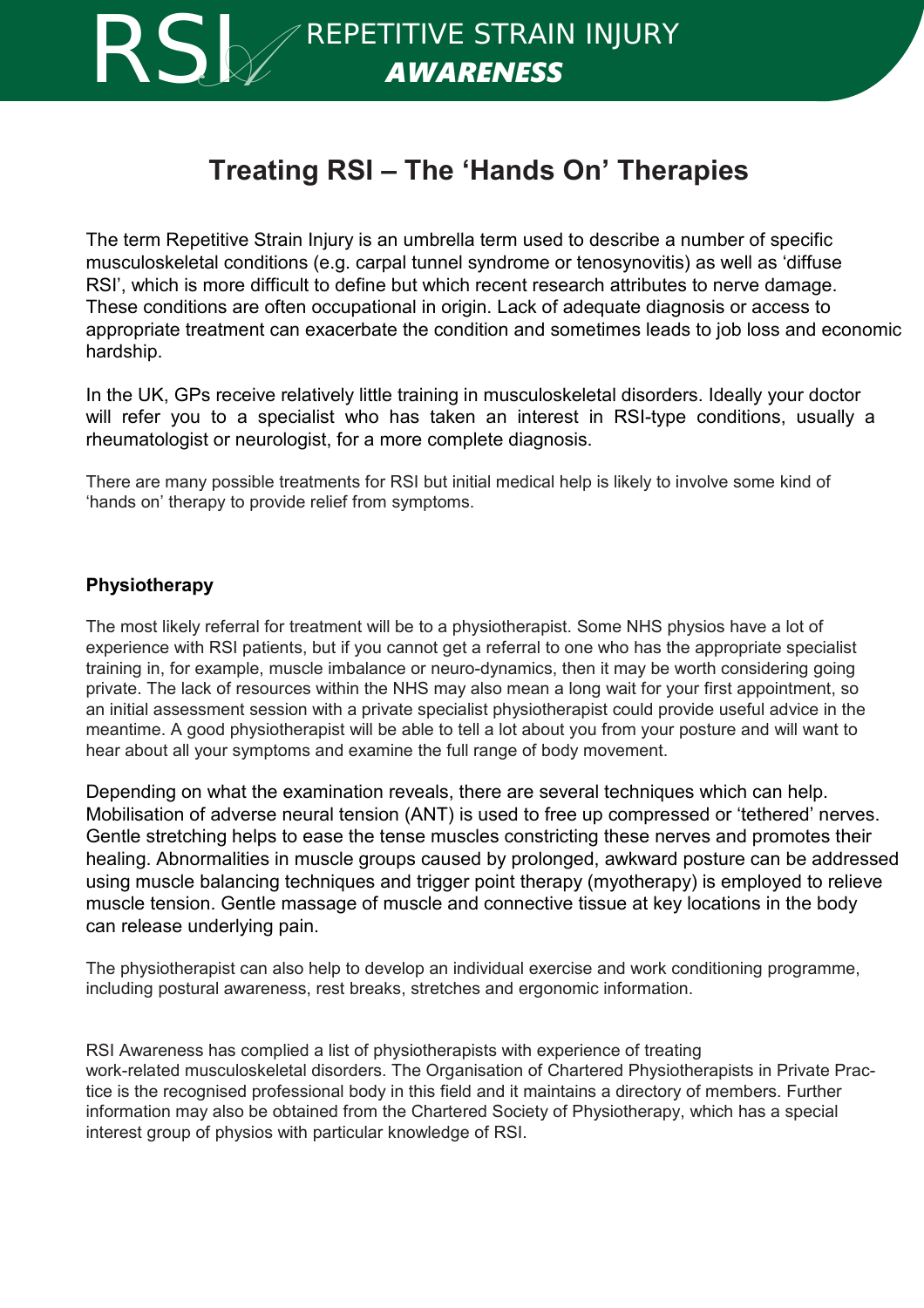Cedar House 14 Bedford Row Bell Plantation London WC1R 4FD Watling Street Tel (020) 7306 6666 **Towcester** Northants NN12 6HN Tel (01327) 354441

OCPPP Chartered Society Of Physiotherapy

www.physiofirst.org.uk

#### **Massage**

Massage is the systematic manipulation of soft tissue using a form of touch which promotes comfort and relaxation. It is therefore likely to provide some relief from the symptoms of RSI. Massage therapists use the sensitivity of their hands, clients' report of symptoms and range-of-movement exercises to detect tissue damage. It is, on the whole, a safe and non-invasive technique. Deep tissue massage works to release tension and stimulate circulation of the blood and lymph to improve the supply of oxygen and removal of waste products. Massaging the neck and shoulders can prevent further problems building up in the hand and arms and the general loosening up of muscles can help with the flexibility needed for other forms of exercise. Massage therapists can also use trigger point therapy. Stretching and strengthening of muscles are crucial in improving your condition.

The British Massage Therapy Council is an umbrella organisation for massage training and maintains a database of qualified practitioners.

British Massage Therapy Council 17 Rymers Lane Oxon OX4 3JU Tel (01865) 774123

www.bmtc.co.uk

#### **Osteopathy**

Osteopathy involves the manipulation of joints in order to restore them to their normal positions and mobility and to relieve tension in muscles and ligaments. Most of an osteopath's work relates to the spinal column, especially the upper back and neck in treating RSI, through which control of the blood and nerve supply to the limbs passes. Treatment will usually involve a combination of massage, mobilization techniques and perhaps spinal manipulation or gentle releasing techniques. Chronic cases are less likely to respond however and care should be taken to find a suitably experienced practitioner. Osteopathy is no longer considered an 'unorthodox' treatment and most osteopaths work comfortably alongside conventional doctors and medical specialists.